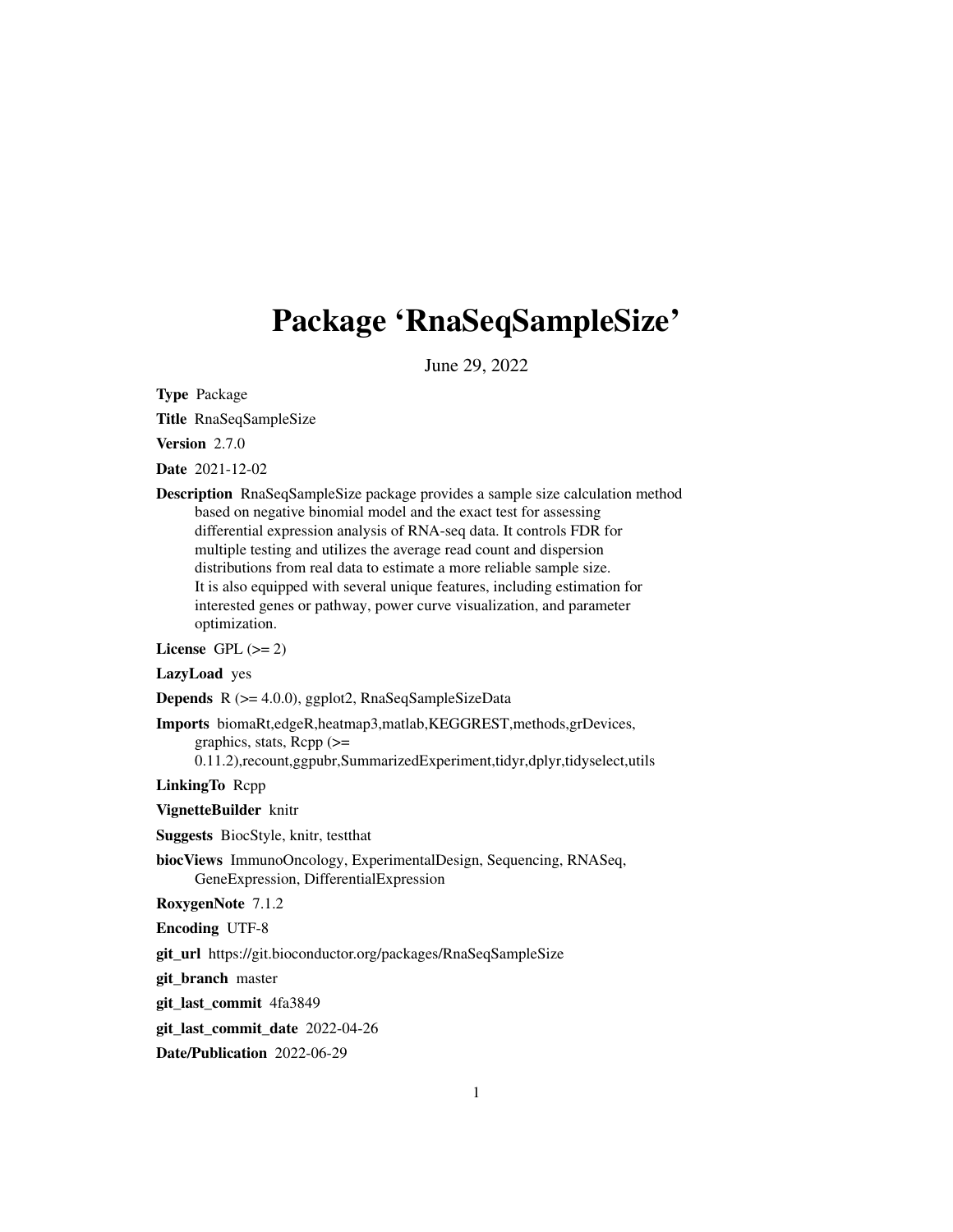```
Author Shilin Zhao Developer [aut, cre],
     Chung-I Li [aut],
     Yan Guo [aut],
     Quanhu Sheng [aut],
      Yu Shyr [aut]
```
Maintainer Shilin Zhao Developer <zhaoshilin@gmail.com>

## R topics documented:

| Index | 16 |
|-------|----|

analyze\_dataset *analyze\_dataset*

#### Description

A function analyze data set

```
analyze_dataset(
  expObj,
  expObjGroups = NULL,
  fdrCut = 0.05,
  subset = \theta,
  repN = 2,
  useAllSamplesAsNegativeControl = FALSE
\mathcal{L}
```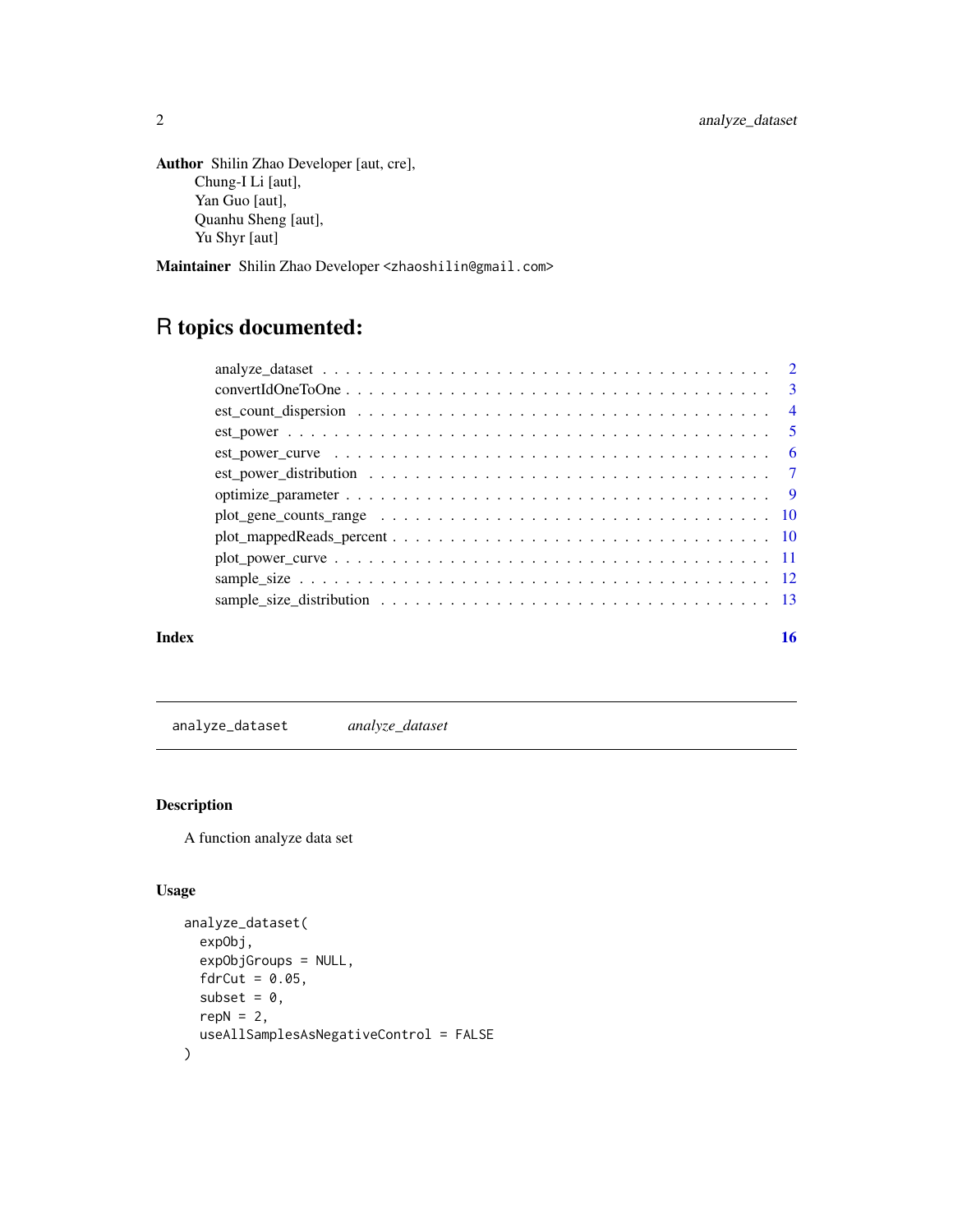<span id="page-2-0"></span>

| exp0bj       | RangedSummarizedExperiment object.                                  |
|--------------|---------------------------------------------------------------------|
| expObjGroups | sample groups. Should be a vector of 0 and 1.0 as control samples.  |
| fdrCut       | FDR cutoff to select differential genes.                            |
| subset       | RangedSummarizedExperiment object.                                  |
| repN         | Number of replications.                                             |
|              | useAllSamplesAsNegativeControl                                      |
|              | Logic. If true, will Use all samples in the obj as negative control |

#### Value

Figures and a list of result data.

#### Examples

1

convertIdOneToOne *convertId*

#### Description

A function to convert ID based on the biomaRt package.

#### Usage

```
convertIdOneToOne(
 x,
 dataset = "hsapiens_gene_ensembl",
 filters = "uniprotswissprot",
 attributes = c(filters, "entrezgene_id"),
 verbose = FALSE
\mathcal{L}
```

| $\mathsf{x}$ | the Ids need to be converted.                                                                                                                                    |
|--------------|------------------------------------------------------------------------------------------------------------------------------------------------------------------|
| dataset      | Dataset you want to use. To see the different datasets available within a biomaRt<br>you can e.g. do: mart = useMart('ensembl'), followed by listDatasets(mart). |
| filters      | Filters (one or more) that should be used in the query. A possible list of filters<br>can be retrieved using the function list Filters.                          |
| attributes   | Attributes you want to retrieve. A possible list of attributes can be retrieved<br>using the function list Attributes.                                           |
| verbose      | Logical. Indicate report extra information on progress or not.                                                                                                   |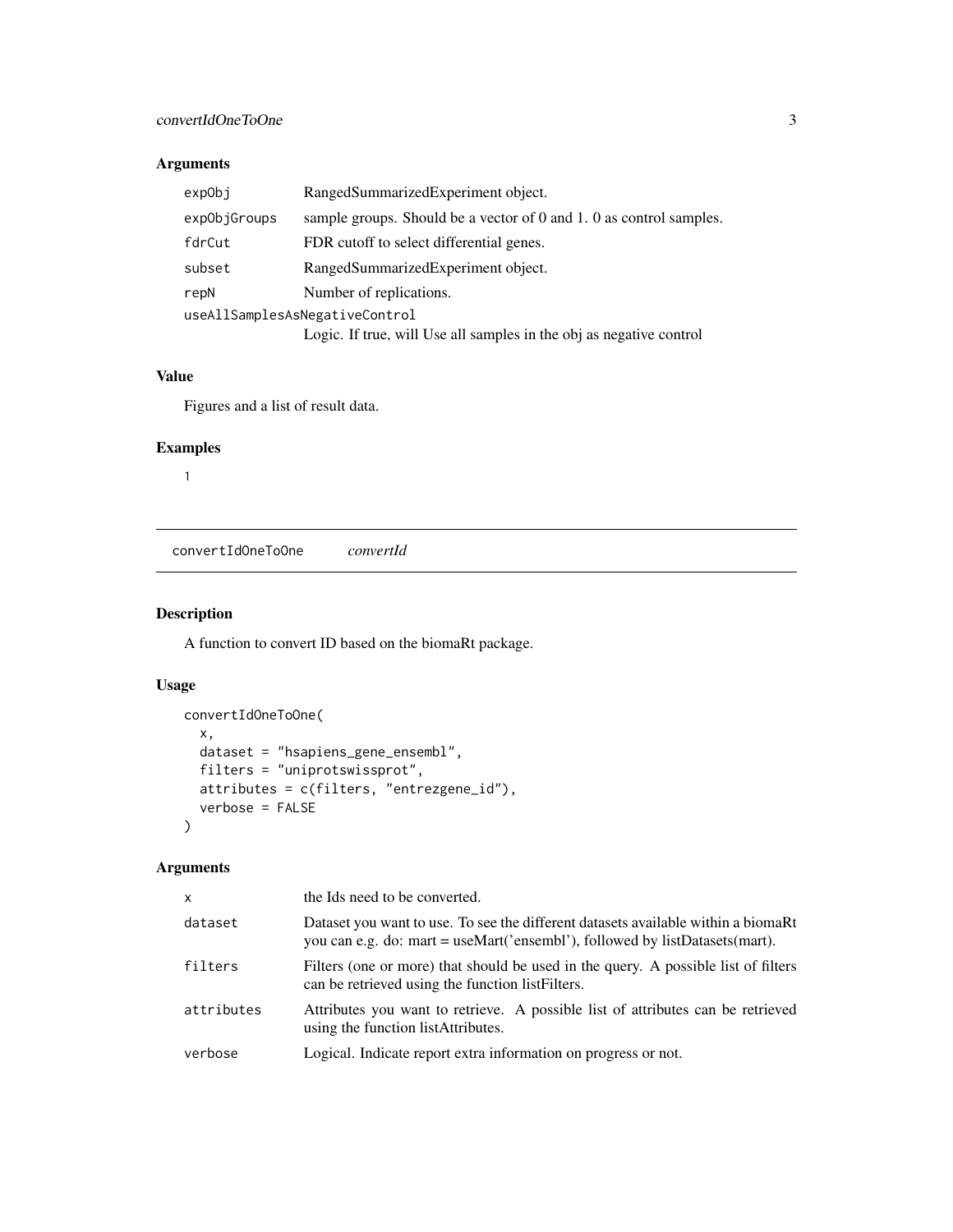#### <span id="page-3-0"></span>Details

A function to convert ID based on the biomaRt package..

#### Value

A converted ID character with the same order of parameter x.

#### Examples

```
x<-c("Q04837","P0C0L4","P0C0L5","O75379","Q13068","A2MYD1")
convertIdOneToOne(x,filters="uniprotswissprot",verbose=TRUE)
```
est\_count\_dispersion *est\_count\_dispersion*

#### Description

A function to estitamete the gene read count and dispersion distribution of RNA-seq data.

#### Usage

```
est_count_dispersion(
  counts,
 group = rep(1, NCOL(counts)),subSampleNum = 20,
 minAveCount = 1,
 convertId = FALSE,dataset = "hsapiens_gene_ensembl",
 filters = "hgnc_symbol"
)
```

| counts       | numeric matrix of read counts.                                                                                                                                   |
|--------------|------------------------------------------------------------------------------------------------------------------------------------------------------------------|
| group        | vector or factor giving the experimental group/condition for each sample/library.                                                                                |
| subSampleNum | number of samples used to estitamete distribution.                                                                                                               |
| minAveCount  | Only genes with avarage read counts above this value are used in the estimation<br>of distribution.                                                              |
| convertId    | logical, whether to convert th gene Id into entrez gene Id. If set as True, then<br>dataset and filters parameter should also be set.                            |
| dataset      | Dataset you want to use. To see the different datasets available within a biomaRt<br>you can e.g. do: mart = useMart('ensembl'), followed by listDatasets(mart). |
| filters      | Filters (one or more) that should be used in the query. A possible list of filters<br>can be retrieved using the function list Filters.                          |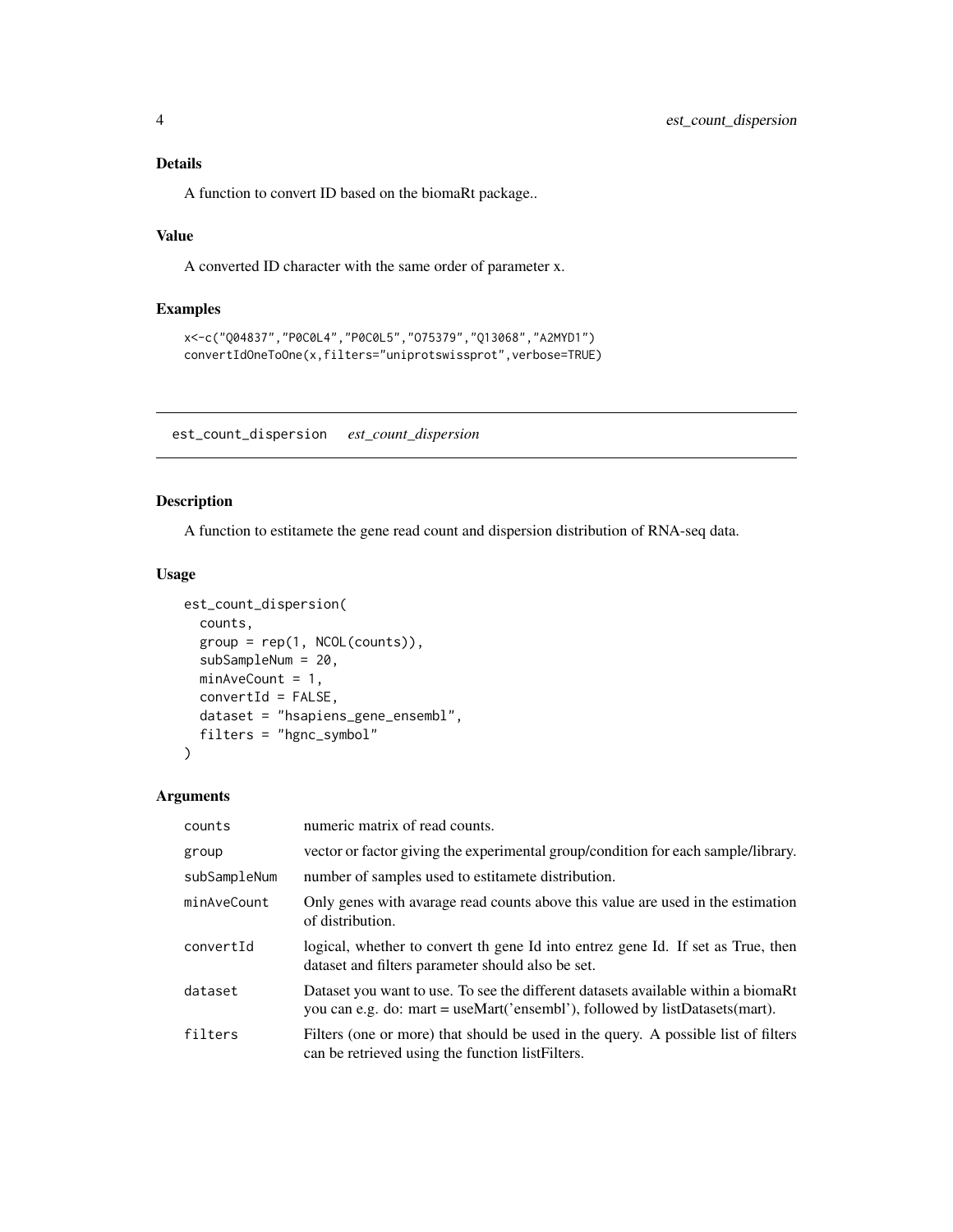### <span id="page-4-0"></span>est\_power 5

#### Details

A function to estitamete the gene read count and dispersion distribution of RNA-seq data.

#### Value

A DEGlist from edgeR package.

#### Examples

```
counts<-matrix(sample(1:1000,6000,replace=TRUE),ncol=6)
est_count_dispersion(counts=counts,group=rep(0,6))
```

| est_power<br>est_power |  |  |  |  |
|------------------------|--|--|--|--|
|------------------------|--|--|--|--|

#### Description

A function to estitamete the power for differential expression analysis of RNA-seq data.

#### Usage

```
est_power(
 n,
 w = 1,k = 1,rho = 2,
 lambda@ = 5,
 phi = 1,
 alpha = 0.05,
 f,
 m = 20000,m1 = 200)
```

| n            | Numer of samples.                                                                 |
|--------------|-----------------------------------------------------------------------------------|
| W            | Ratio of normalization factors between two groups.                                |
| k            | Ratio of sample size between two groups (Treatment/Control).                      |
| rho          | minimum fold changes for prognostic genes between two groups (Treatment/Control). |
| lambda0      | Average read counts for prognostic genes.                                         |
| phi0         | Dispersion for prognostic genes.                                                  |
| alpha        | alpha level.                                                                      |
| $\mathbf{f}$ | FDR level                                                                         |
| m            | Total number of genes for testing.                                                |
| m1           | Expected number of prognostic genes.                                              |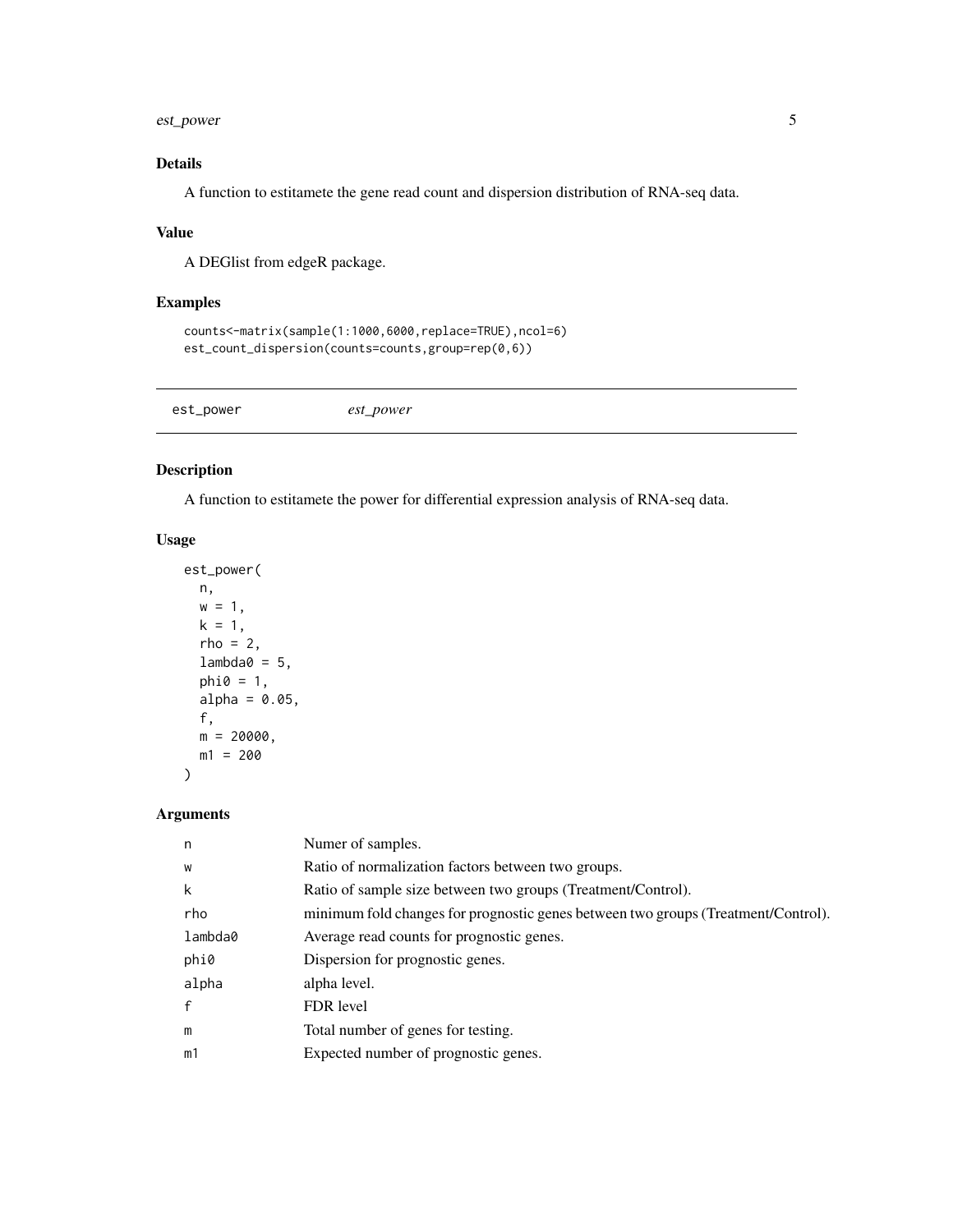#### <span id="page-5-0"></span>Value

Estimate power

#### Examples

```
n<-63;rho<-2;lambda0<-5;phi0<-0.5;f<-0.01
est_power(n=n, rho=rho, lambda0=lambda0, phi0=phi0,f=f)
```
<span id="page-5-1"></span>est\_power\_curve *est\_power\_curve*

#### Description

A function to estitamete the power curve for differential expression analysis of RNA-seq data.

#### Usage

```
est_power_curve(
  n,
  w = 1,rho = 2,
  lambda@ = 5,
  phi = 1,
  alpha = 0.05,
  f = 0.05,
  ...
\mathcal{L}
```
#### Arguments

| n            | Numer of samples.                                                                 |
|--------------|-----------------------------------------------------------------------------------|
| W            | Ratio of normalization factors between two groups.                                |
| rho          | minimum fold changes for prognostic genes between two groups (Treatment/Control). |
| lambda0      | Average read counts for prognostic genes.                                         |
| phi0         | Dispersion for prognostic genes.                                                  |
| alpha        | alpha level.                                                                      |
| $\mathbf{f}$ | FDR level                                                                         |
| $\cdot$      | other parameters for est_power function.                                          |

#### Value

A list including parameters, sample size and power.

#### Examples

```
result1<-est_power_curve(n=63, f=0.01, rho=2, lambda0=5, phi0=0.5)
result2<-est_power_curve(n=63, f=0.05, rho=2, lambda0=5, phi0=0.5)
plot_power_curve(list(result1,result2))
```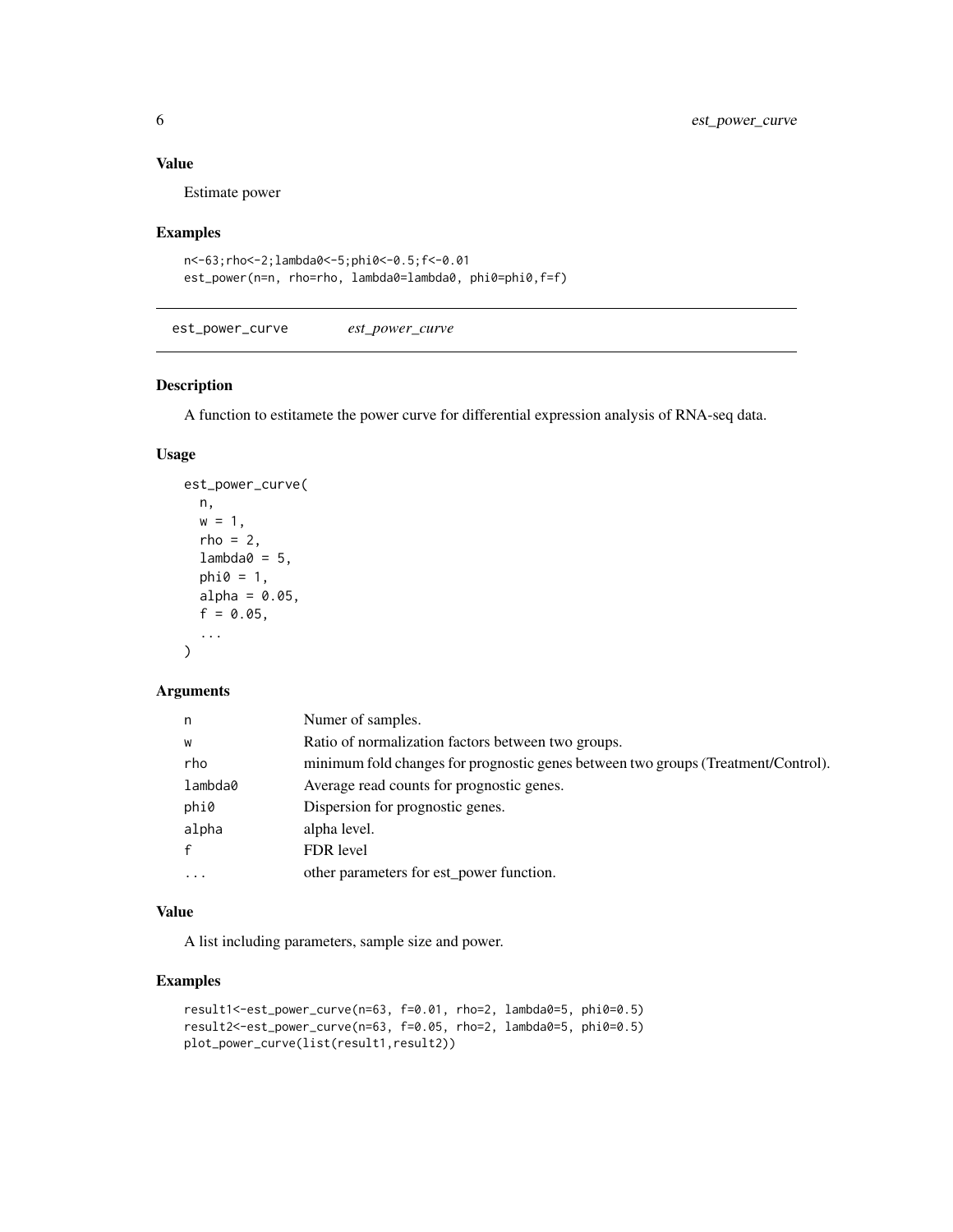<span id="page-6-0"></span>est\_power\_distribution

*est\_power\_distribution*

#### Description

A function to estitamete the power for differential expression analysis of RNA-seq data.

#### Usage

```
est_power_distribution(
 n,
 f = 0.1,
 m = 10000,m1 = 100,
 w = 1,
 k = 1,rho = 2,
  repNumber = 100,dispersionDigits = 1,
 distributionObject,
 libSize,
 minAveCount = 5,
 maxAveCount = 2000,
 selectedGenes,
 pathway,
  species = "hsa",
  storeProcess = FALSE,
  countFilterInRawDistribution = TRUE,
  selectedGeneFilterByCount = FALSE,
  removedGene0Power = TRUE
)
```
#### Arguments

| n                | Numer of samples.                                                                                                                                                                                                                                                                                                                  |
|------------------|------------------------------------------------------------------------------------------------------------------------------------------------------------------------------------------------------------------------------------------------------------------------------------------------------------------------------------|
| $\mathsf{f}$     | FDR level                                                                                                                                                                                                                                                                                                                          |
| m                | Total number of genes for testing.                                                                                                                                                                                                                                                                                                 |
| m1               | Expected number of prognostic genes.                                                                                                                                                                                                                                                                                               |
| W                | Ratio of normalization factors between two groups.                                                                                                                                                                                                                                                                                 |
| k                | Ratio of sample size between two groups (Treatment/Control).                                                                                                                                                                                                                                                                       |
| rho              | minimum fold changes for prognostic genes between two groups (Treatment/Control).                                                                                                                                                                                                                                                  |
| repNumber        | Number of genes used in estimation of read counts and dispersion distribution.                                                                                                                                                                                                                                                     |
| dispersionDigits |                                                                                                                                                                                                                                                                                                                                    |
|                  | $\mathbf{D}$ $\mathbf{D}$ $\mathbf{D}$ $\mathbf{D}$ $\mathbf{D}$ $\mathbf{D}$ $\mathbf{D}$ $\mathbf{D}$ $\mathbf{D}$ $\mathbf{D}$ $\mathbf{D}$ $\mathbf{D}$ $\mathbf{D}$ $\mathbf{D}$ $\mathbf{D}$ $\mathbf{D}$ $\mathbf{D}$ $\mathbf{D}$ $\mathbf{D}$ $\mathbf{D}$ $\mathbf{D}$ $\mathbf{D}$ $\mathbf{D}$ $\mathbf{D}$ $\mathbf{$ |

Digits of dispersion.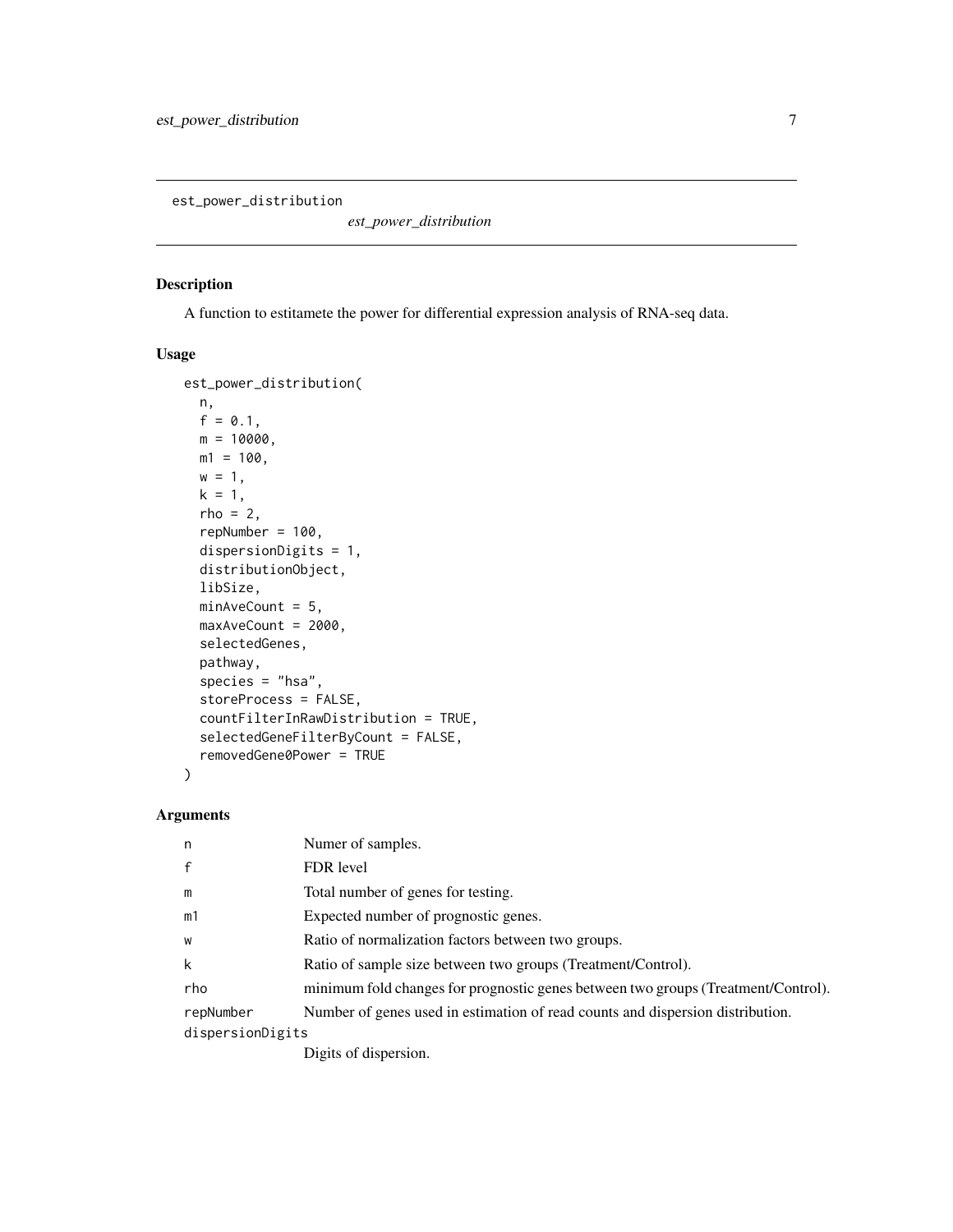| distributionObject        |                                                                                                                                                                                                                                                                   |
|---------------------------|-------------------------------------------------------------------------------------------------------------------------------------------------------------------------------------------------------------------------------------------------------------------|
|                           | A DGEList object generated by est_count_dispersion function. RnaSeqSample-<br>SizeData package contains 13 datasets from TCGA, you can set distributionOb-<br>ject as any one of "TCGA_BLCA", "TCGA_BRCA", "TCGA_CESC", "TCGA_COAD", "TCGA_HNSC",<br>to use them. |
| libSize                   | numeric vector giving the total count for each sample. If not specified, the libsize<br>in distributionObject will be used.                                                                                                                                       |
| minAveCount               | Minimal average read count for each gene. Genes with smaller read counts will<br>not be used.                                                                                                                                                                     |
| maxAveCount               | Maximal average read count for each gene. Genes with larger read counts will<br>be taken as max AveCount.                                                                                                                                                         |
| selectedGenes             | Optianal. Name of interesed genes. Only the read counts and dispersion distri-<br>bution for these genes will be used in power estimation.                                                                                                                        |
| pathway                   | Optianal. ID of interested KEGG pathway. Only the read counts and dispersion<br>distribution for genes in this pathway will be used in power estimation.                                                                                                          |
| species                   | Optianal. Species of interested KEGG pathway.                                                                                                                                                                                                                     |
| storeProcess              | Logical. Store the power and n in sample size or power estimation process.                                                                                                                                                                                        |
|                           | countFilterInRawDistribution                                                                                                                                                                                                                                      |
|                           | Logical. If the count filter will be applied on raw count distribution. If not, count<br>filter will be applied on libSize scaled count distribution.                                                                                                             |
| selectedGeneFilterByCount |                                                                                                                                                                                                                                                                   |
|                           | Logical. If the count filter will be applied to selected genes when selectedGenes<br>parameter was used.                                                                                                                                                          |
| removedGene0Power         |                                                                                                                                                                                                                                                                   |
|                           | Logical. When selectedGenes or pathway are used, some genes may have read                                                                                                                                                                                         |
|                           | count less than minAveCount and will be removed by count filter. This param-<br>eter indicates if they will be used as 0 power in power estimation. If not, they                                                                                                  |
|                           | will not be used in power estimation.                                                                                                                                                                                                                             |

#### Details

A function to estitamete the power for differential expression analysis of RNA-seq data.

#### Value

Average power or a list including count ,distribution and power for each gene.

#### Examples

```
#Please note here the parameter repNumber was very small (2) to make the example code faster.
#We suggest repNumber should be at least set as 100 in real analysis.
est_power_distribution(n=65,f=0.01,rho=2,distributionObject="TCGA_READ",repNumber=2)
#Power estimation based on some interested genes. We use storeProcess=TRUE to return the
#details for all selected genes.
selectedGenes<-c("A1BG","A2BP1","A2M","A4GALT","AAAS")
powerDistribution<-est_power_distribution(n=65,f=0.01,rho=2,distributionObject="TCGA_READ",
selectedGenes=selectedGenes,minAveCount=1,storeProcess=TRUE,repNumber=2)
```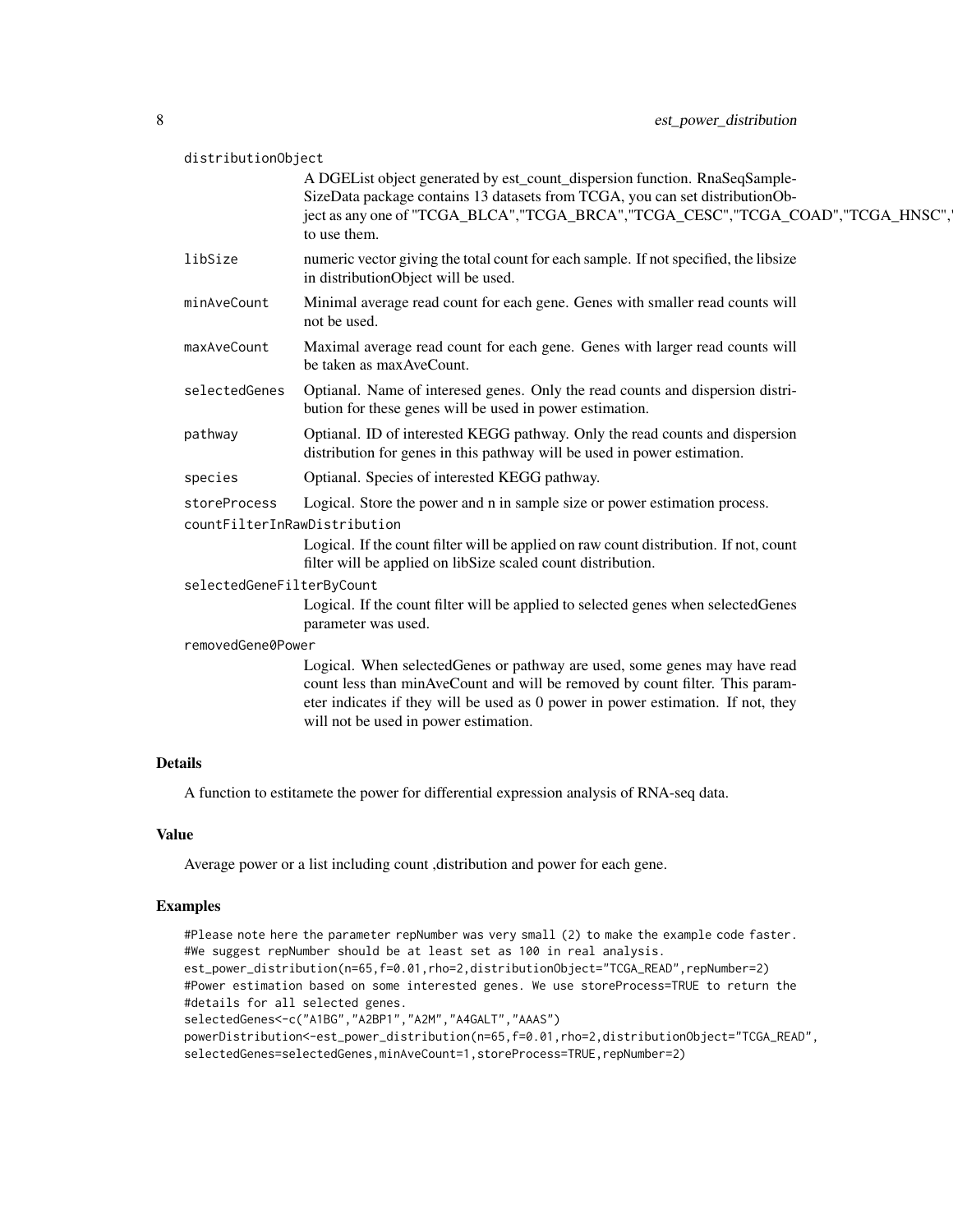#### <span id="page-8-0"></span>optimize\_parameter 9

```
str(powerDistribution)
mean(powerDistribution$power)
#Power estimation based on genes in interested pathway
## Not run:
powerDistribution<-est_power_distribution(n=65,f=0.01,rho=2,distributionObject="TCGA_READ",
pathway="00010",minAveCount=1,storeProcess=TRUE,repNumber=2)
mean(powerDistribution$power)
```
## End(Not run)

optimize\_parameter *optimize\_parameter*

#### Description

A function to optimize the parameters in power or sample size estimation.

#### Usage

```
optimize_parameter(
  fun = est_power,
  opt1,
  opt2,
  opt1Value,
 opt2Value,
 main,
  ...
)
```
#### Arguments

| fun       | function to be optimized, can be est_power, sample_size. |
|-----------|----------------------------------------------------------|
| opt1      | parameter1 to be optimized.                              |
| opt2      | parameter2 to be optimized.                              |
| opt1Value | values of parameter1 to be optimized.                    |
| opt2Value | values of parameter2 to be optimized.                    |
| main      | Title of optimization result figure.                     |
|           | Other parameters for optimized funtion.                  |

#### Details

A function to optimize the parameters in power or sample size estimation.

#### Value

A power or sample size matrix, generated by different pair of two paramters.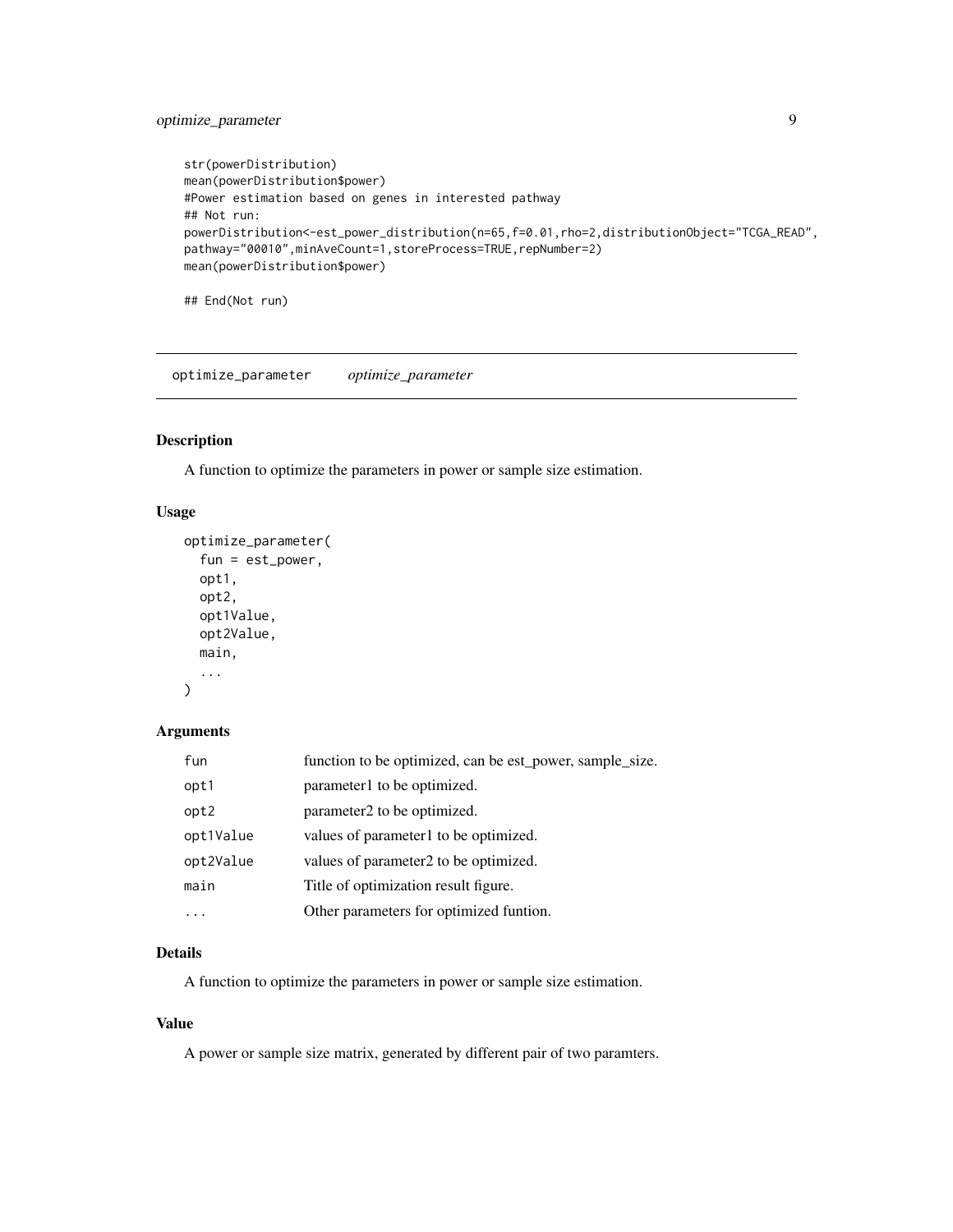#### Examples

```
#Optimization for power estimation
result<-optimize_parameter(fun=est_power,opt1="n",opt2="lambda0",opt1Value=c(3,5,10,15,20),
opt2Value=c(1:5,10,20))
#Optimization for sample size estimation
result<-optimize_parameter(fun=sample_size,opt1="lambda0",opt2="phi0",opt1Value=c(1,3),
opt2Value=c(1.5,2),power=0.8)
```
plot\_gene\_counts\_range

*plot\_gene\_counts\_range*

#### Description

A function to plot propotion of genes in different count range.

#### Usage

```
plot_gene_counts_range(expObj, targetSize = NULL)
```
#### Arguments

| expObj     | RangedSummarizedExperiment object or an expression matrix.             |
|------------|------------------------------------------------------------------------|
| targetSize | The target library size to scale to. Will not do scale if set as NULL. |

#### Value

A barplot.

#### Examples

1

plot\_mappedReads\_percent

*plot\_mappedReads\_percent*

#### Description

A function to plot percent of mapped reads in total reads. Only RangedSummarizedExperiment object generated by recount package have total reads information to to this.

```
plot_mappedReads_percent(expObj, groupVar = NULL)
```
<span id="page-9-0"></span>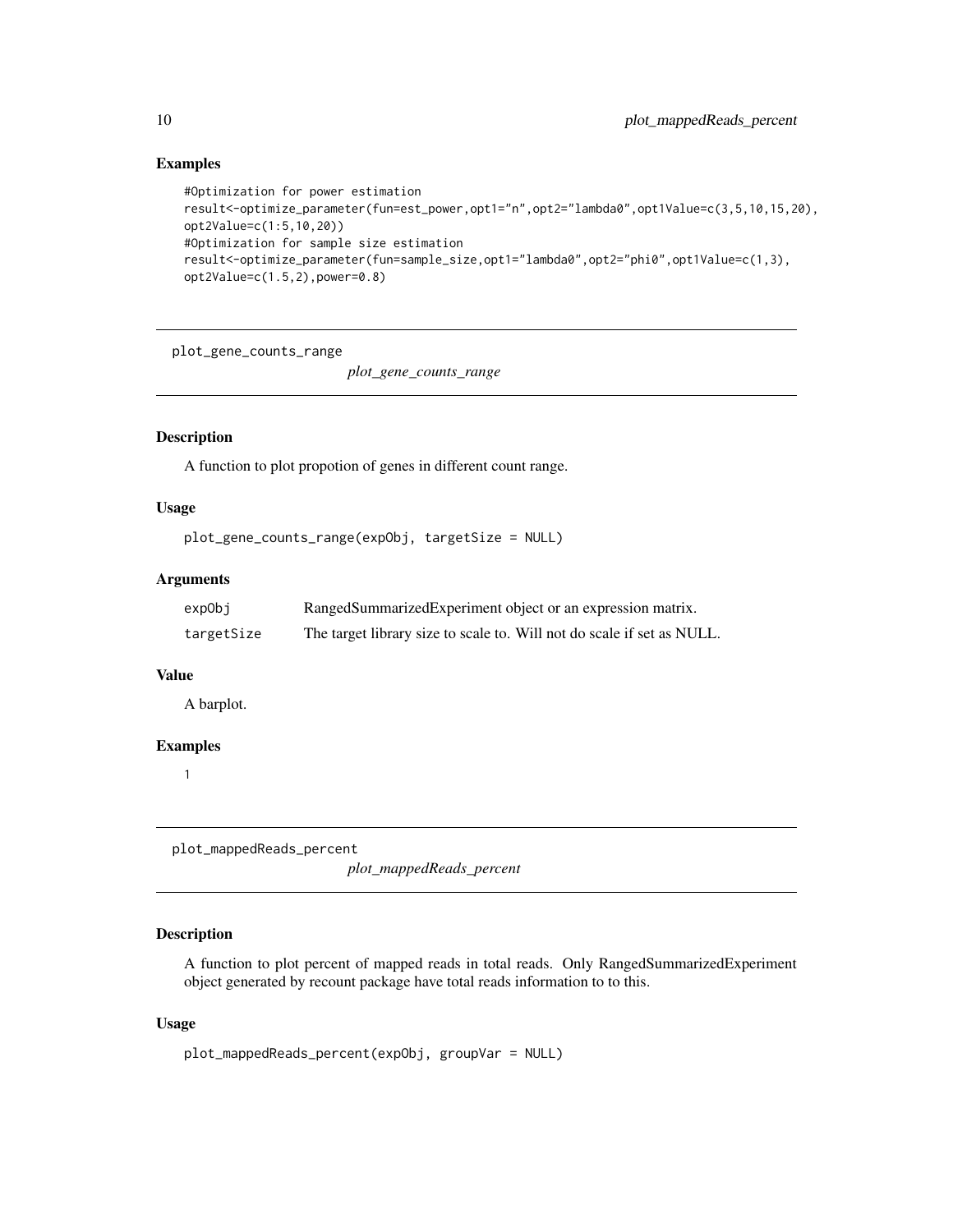<span id="page-10-0"></span>

| expObj   | RangedSummarizedExperiment object generated by recount package.                        |
|----------|----------------------------------------------------------------------------------------|
| groupVar | variable name in colData(expObj) to be used to group the samples to make box-<br>plot. |
|          |                                                                                        |

#### Value

A barplot or boxplot.

#### Examples

1

plot\_power\_curve *plot\_power\_curve*

#### Description

A function to plot power curves based on the result of [sample\\_size](#page-11-1) or [est\\_power\\_curve](#page-5-1) function.

#### Usage

```
plot_power_curve(
  result,
  cexLegend = 1,
  type = "b",xlab = "Sample Size",
  ylab = "Power",
  pch = 16,
  1wd = 3,
  \text{las} = 1,
  cex = 1.5,
  main = "Power Curve",
  col = "red"\mathcal{L}
```

| result    | the result of sample_size or est_power_curve function. The storeProcess<br>parameter should be set as True when performing sample_size function. If<br>you want to plot more than one curves in the same figure, the results from |
|-----------|-----------------------------------------------------------------------------------------------------------------------------------------------------------------------------------------------------------------------------------|
|           | sample_size function should first be combined into a new list. At most five<br>curves were allowed in one figure.                                                                                                                 |
| cexLegend | the cex for legend.                                                                                                                                                                                                               |
| type      | 1-character string giving the type of plot desired. The following values are pos-<br>sible, for details, see plot.                                                                                                                |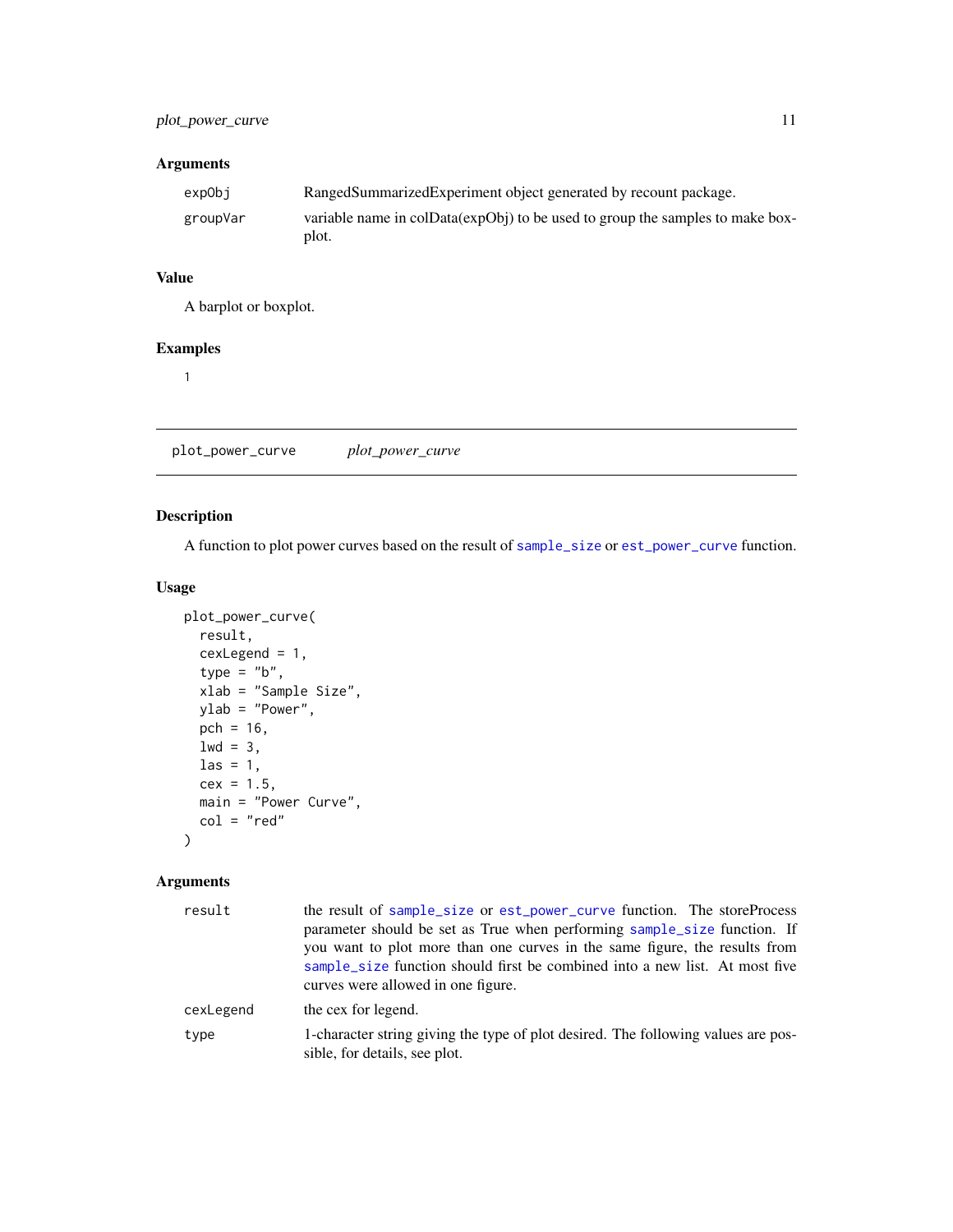<span id="page-11-0"></span>

| xlab | a label for the x axis, defaults to a description of x.                                                                |
|------|------------------------------------------------------------------------------------------------------------------------|
| vlab | a label for the y axis, defaults to a description of y.                                                                |
| pch  | Either an integer specifying a symbol or a single character to be used as the<br>default in plotting points.           |
| lwd  | The line width.                                                                                                        |
| las  | Numeric in $0,1,2,3$ ; the style of axis labels.                                                                       |
| cex  | A numerical value giving the amount by which plotting text and symbols should<br>be magnified relative to the default. |
| main | a main title for the plot                                                                                              |
| col  | The line color.                                                                                                        |
|      |                                                                                                                        |

#### Value

A power curve plot.

#### Examples

```
result1<-sample_size(rho=2,phi0=1,lambda0=1,f=0.01,power=0.8,m=20000,m1=500,
showMessage=TRUE, storeProcess=TRUE)
result2<-sample_size(rho=4,phi0=1,lambda0=1,f=0.01,power=0.8,m=20000,m1=500,
showMessage=TRUE, storeProcess=TRUE)
plot_power_curve(list(result1,result2))
```
<span id="page-11-1"></span>

#### Description

A function to estitamete the sample size for differential expression analysis of RNA-seq data.

```
sample_size(
 power = 0.8,
 m = 20000,m1 = 200,
 f = 0.1,
 k = 1,w = 1,
  rho = 2,
 lambda@ = 5,
 phi = 1,
  showMessage = FALSE,
  storeProcess = FALSE
\mathcal{E}
```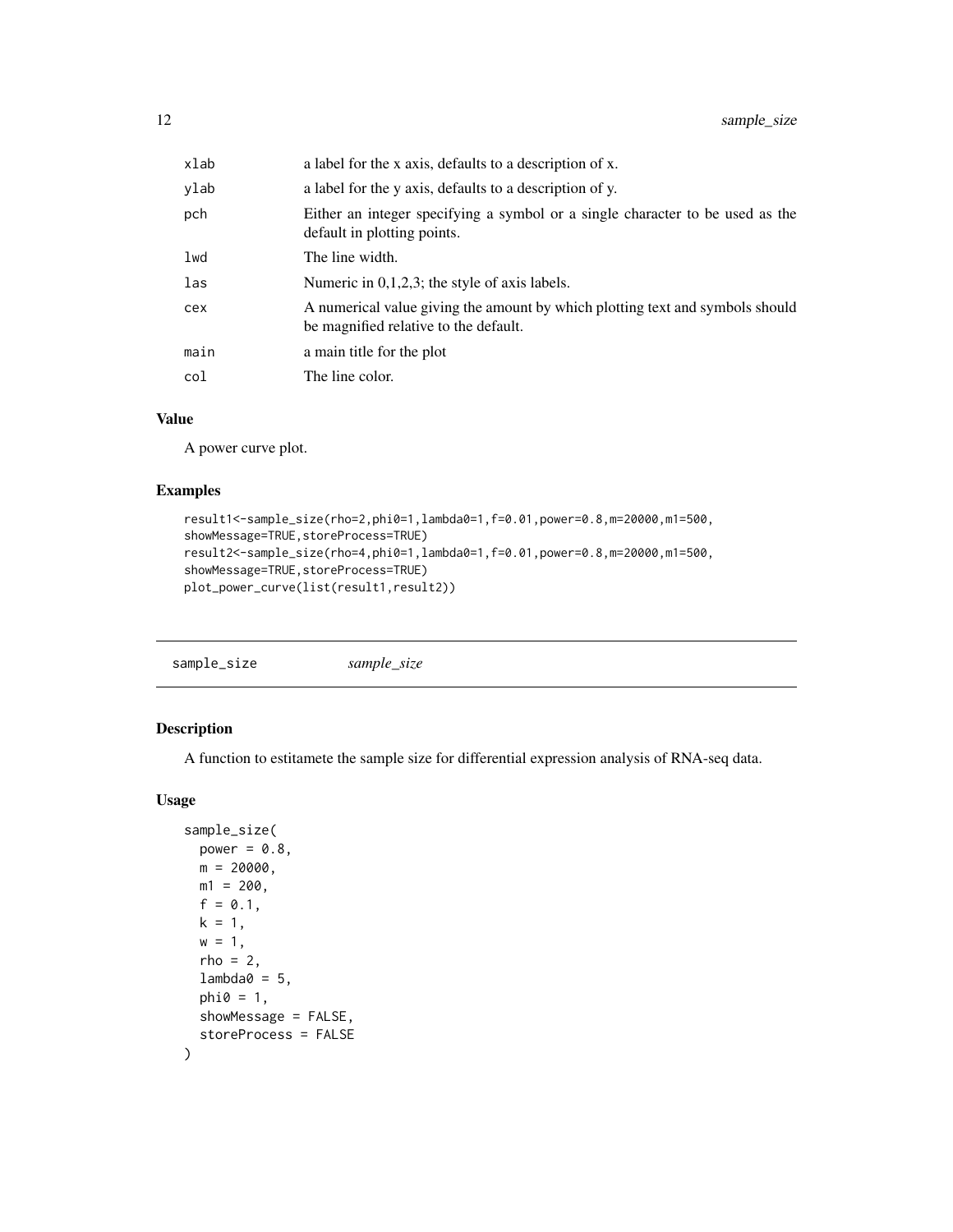<span id="page-12-0"></span>

| power        | Power to detect prognostic genes.                                                 |
|--------------|-----------------------------------------------------------------------------------|
| m            | Total number of genes for testing.                                                |
| m1           | Expected number of prognostic genes.                                              |
| $\mathsf{f}$ | FDR level                                                                         |
| k            | Ratio of sample size between two groups (Treatment/Control).                      |
| W            | Ratio of normalization factors between two groups.                                |
| rho          | minimum fold changes for prognostic genes between two groups (Treatment/Control). |
| lambda0      | Average read counts for prognostic genes.                                         |
| phi0         | Dispersion for prognostic genes.                                                  |
| showMessage  | Logical. Display the message in the estimation process.                           |
| storeProcess | Logical. Store the power and n in sample size or power estimation process.        |

#### Details

A function to estitamete the sample size for differential expression analysis of RNA-seq data.

#### Value

Estimate sample size or a list including parameters and sample size in the process.

#### Examples

```
power<-0.8;rho<-2;lambda0<-5;phi0<-0.5;f<-0.01
sample_size(power=power, f=f,rho=rho, lambda0=lambda0, phi0=phi0)
```
sample\_size\_distribution

*sample\_size\_distribution*

#### Description

A function to estitamete the sample size based on read counts and dispersion distribution in real data.

```
sample_size_distribution(
 power = 0.8,
 m = 10000,m1 = 100.
 f = 0.1,
 k = 1,
 w = 1,
```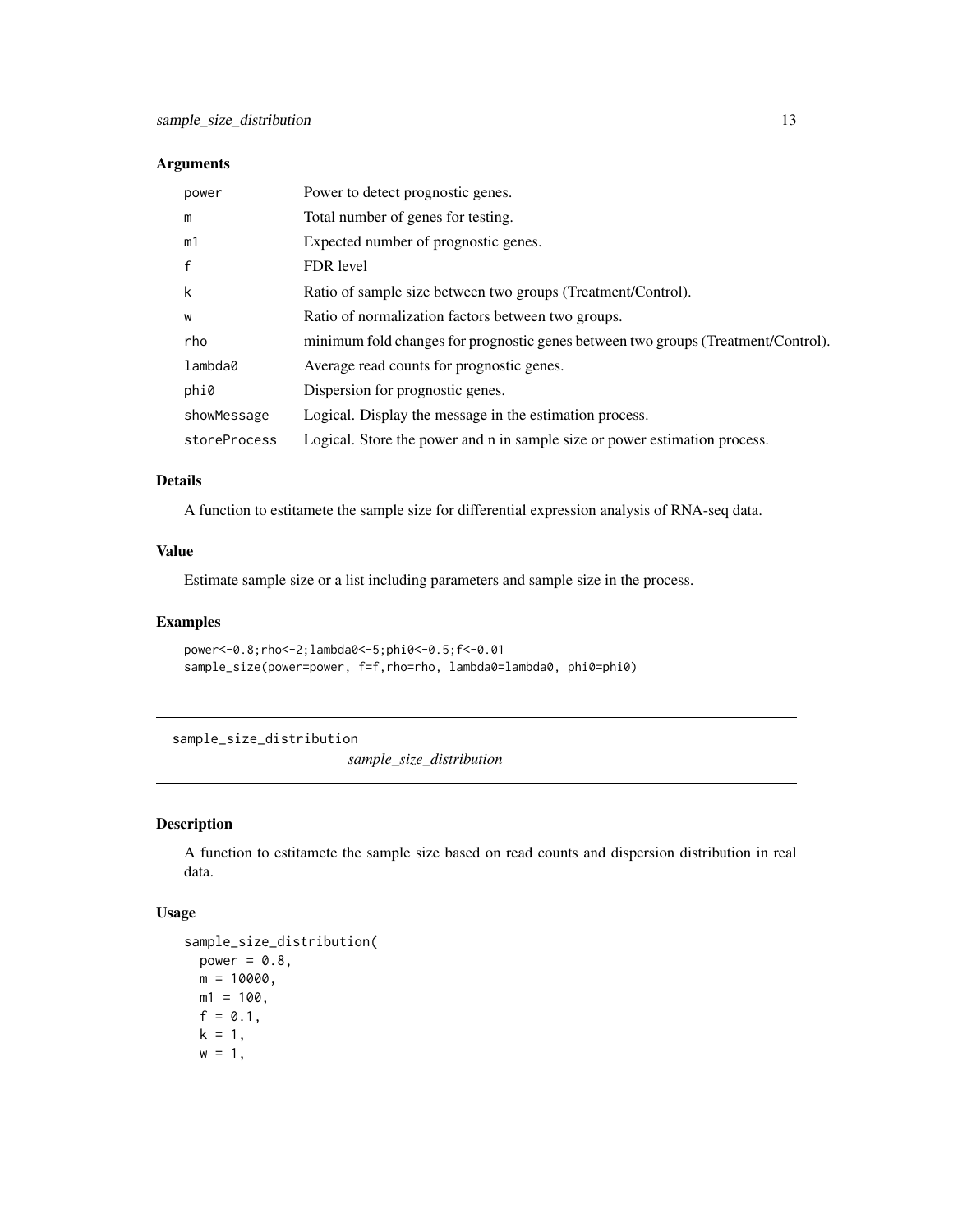```
rho = 2,
  showMessage = FALSE,
  storeProcess = FALSE,
 distributionObject,
 libSize,
 minAveCount = 5,
 maxAveCount = 2000,
 repNumber = 100,
 dispersionDigits = 1,
  selectedGenes,
 pathway,
 species = "hsa",
 countFilterInRawDistribution = TRUE,
  selectedGeneFilterByCount = FALSE
\mathcal{L}
```

| power                         | Power to detect prognostic genes.                                                                                                                                                                                                                                 |
|-------------------------------|-------------------------------------------------------------------------------------------------------------------------------------------------------------------------------------------------------------------------------------------------------------------|
| m                             | Total number of genes for testing.                                                                                                                                                                                                                                |
| m1                            | Expected number of prognostic genes.                                                                                                                                                                                                                              |
| $\mathbf{f}$                  | FDR level                                                                                                                                                                                                                                                         |
| k                             | Ratio of sample size between two groups (Treatment/Control).                                                                                                                                                                                                      |
| W                             | Ratio of normalization factors between two groups.                                                                                                                                                                                                                |
| rho                           | minimum fold changes for prognostic genes between two groups (Treatment/Control).                                                                                                                                                                                 |
| showMessage                   | Logical. Display the message in the estimation process.                                                                                                                                                                                                           |
| storeProcess                  | Logical. Store the power and n in sample size or power estimation process.                                                                                                                                                                                        |
| distributionObject            |                                                                                                                                                                                                                                                                   |
|                               | A DGEList object generated by est_count_dispersion function. RnaSeqSample-<br>SizeData package contains 13 datasets from TCGA, you can set distributionOb-<br>ject as any one of "TCGA_BLCA", "TCGA_BRCA", "TCGA_CESC", "TCGA_COAD", "TCGA_HNSC",<br>to use them. |
| libSize                       | numeric vector giving the total count for each sample. If not specified, the libsize<br>in distributionObject will be used.                                                                                                                                       |
| minAveCount                   | Minimal average read count for each gene. Genes with smaller read counts will<br>not be used.                                                                                                                                                                     |
| maxAveCount                   | Maximal average read count for each gene. Genes with larger read counts will<br>be taken as max AveCount.                                                                                                                                                         |
| repNumber<br>dispersionDigits | Number of genes used in estimation of read counts and dispersion distribution.                                                                                                                                                                                    |
|                               | Digits of dispersion.                                                                                                                                                                                                                                             |
| selectedGenes                 | Optianal. Name of interesed genes. Only the read counts and dispersion distri-<br>bution for these genes will be used in power estimation.                                                                                                                        |
| pathway                       | Optianal. ID of interested KEGG pathway. Only the read counts and dispersion<br>distribution for genes in this pathway will be used in power estimation.                                                                                                          |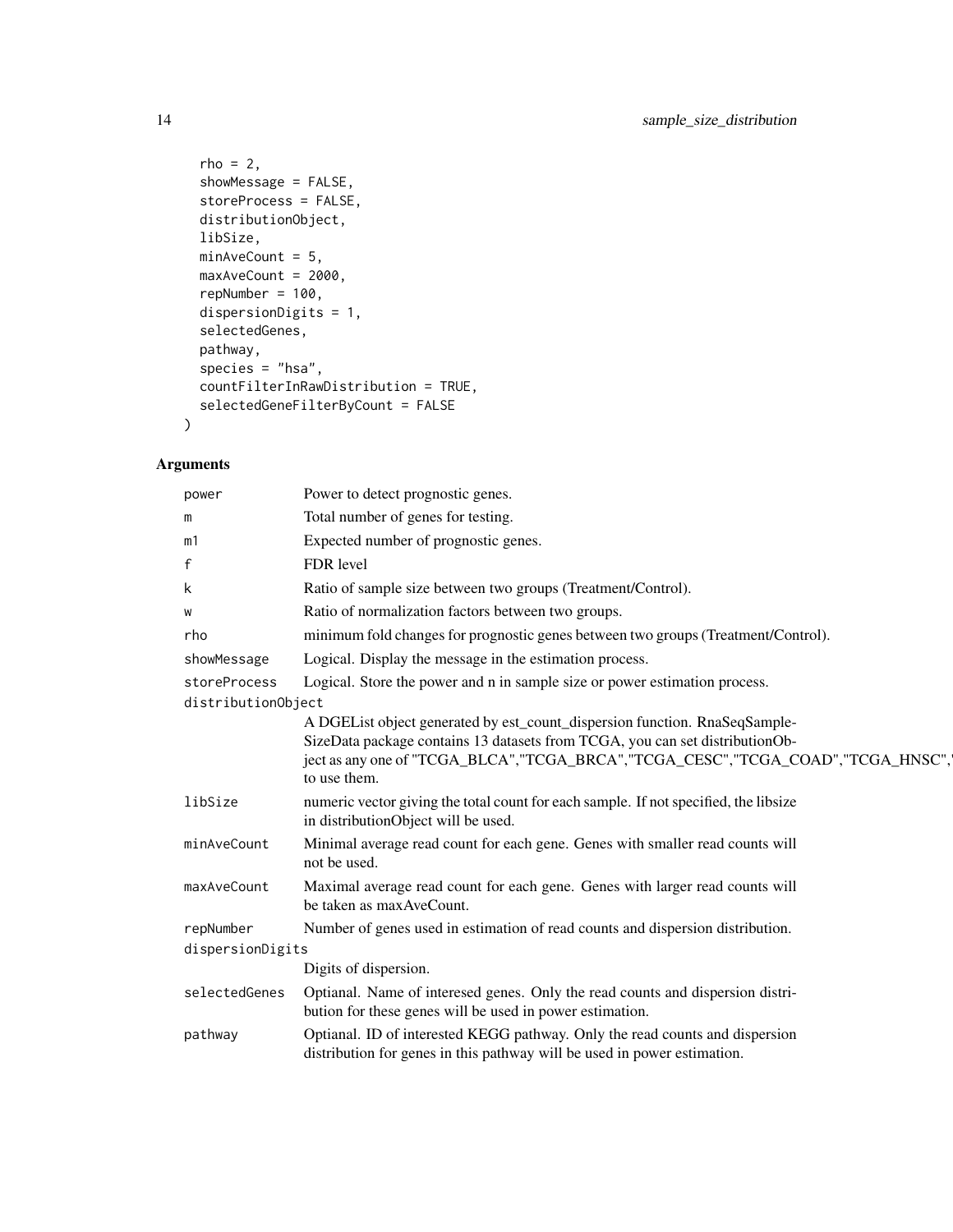| countFilterInRawDistribution<br>filter will be applied on libSize scaled count distribution.<br>selectedGeneFilterByCount<br>parameter was used. | species | Optianal. Species of interested KEGG pathway.                                         |
|--------------------------------------------------------------------------------------------------------------------------------------------------|---------|---------------------------------------------------------------------------------------|
|                                                                                                                                                  |         |                                                                                       |
|                                                                                                                                                  |         | Logical. If the count filter will be applied on raw count distribution. If not, count |
|                                                                                                                                                  |         |                                                                                       |
|                                                                                                                                                  |         | Logical. If the count filter will be applied to selected genes when selected Genes    |

#### Details

A function to estitamete the sample size based on read counts and dispersion distribution in real data.

#### Value

Estimate sample size or a list including parameters and sample size in the process.

#### Examples

#Please note here the parameter repNumber was very small (5) to make the example code faster. #We suggest repNumber should be at least set as 100 in real analysis. sample\_size\_distribution(power=0.8,f=0.01,distributionObject="TCGA\_READ",repNumber=5, showMessage=TRUE)